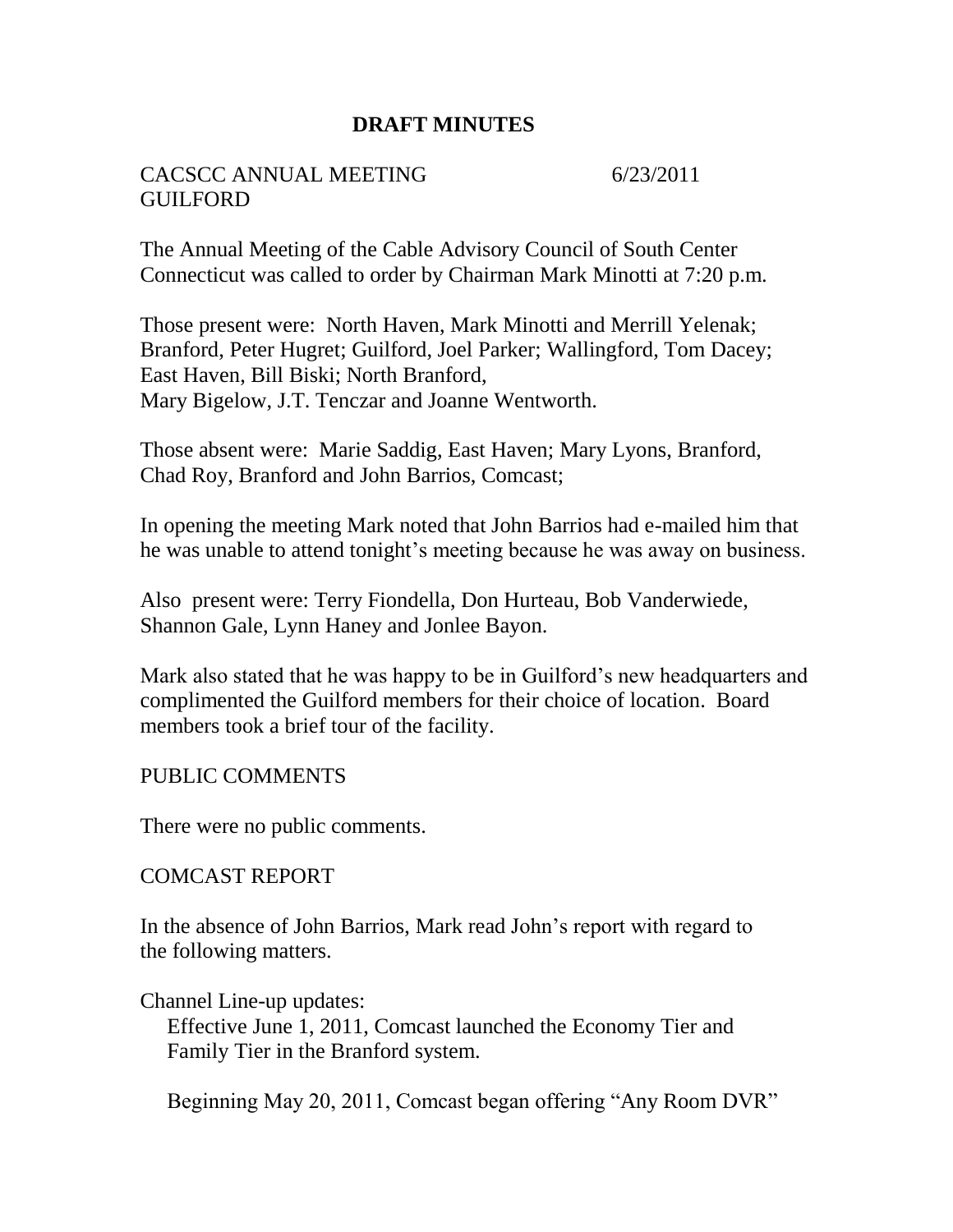Service. These serviceenables customers to control all their recordings from one primary DVR (digital video recorder). The AnyRoom DVR service is available with up to three additional HD-capable set-top boxes that can access the primary outlet through the network to enable customers to view and sort recorded programs and begin watching a recorded program in one room and finish watching in another room.

 Effective August 1, 2011, Comcast will change the name of the Basic Service level to Limited Basic. This name change will be reflected on customer bill statements after August 1st.

 The final phase of the upgrade of the advanced fiber-optic network was completed on May 17<sup>th</sup>, adding more HD channels to the line-up. Additional information is found on the May 15, 2011 filing to the DPUC.

Community Investment Update

Comcast awarded four Leaders & Achievers Scholarships to area students, including the following: Sarah LaPlante, Sheehan High School, Wallingford; Kaylene Wall, Lyman Hall High School, Wallingford; Nina Haddad, Guilford High School, Guilford and Kevin Novinsky, North Haven High School, North Haven.

#### SPEAKER

At this time, Mark asked Merrill to introduce tonight's speaker. Merrilll introduced Jen Evans, co-president of ACM.

Jen noted that there was no ACM group in Connecticut. The Connecticut Chapter was organized in by a group of Connecticut people. Their primary goal was to provide leadership. They are extremely concerned about a bill that is being considered now for Connecticut. The docket number is 110102.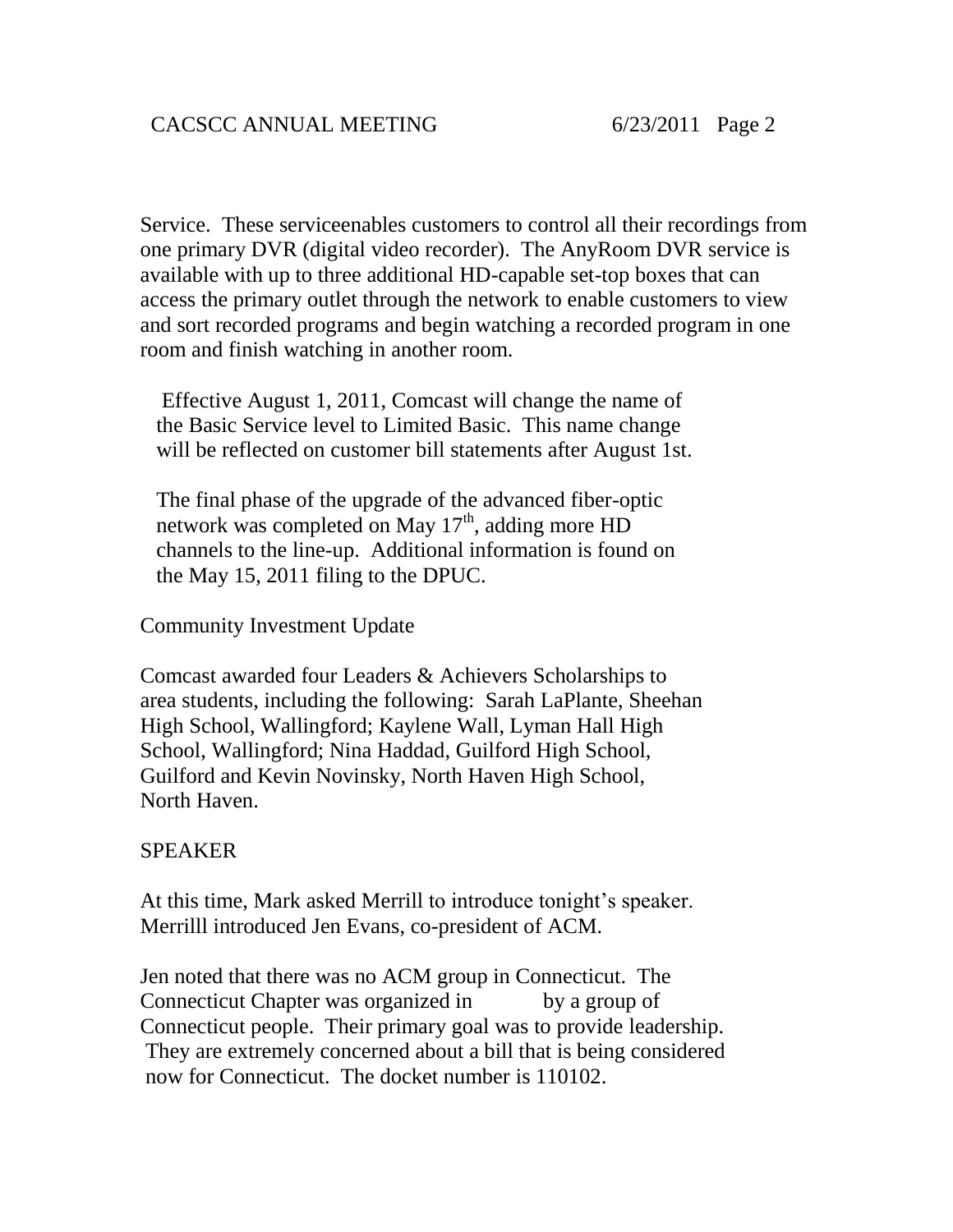The next meeting of ACM is on July 7, 2011 at Nutmeg Studios in Farmington from 4-6 p.m.

Mark thanked Jen for her report on ACM and offered her any help that the Advisory Council could give her. He also thanked Merrill for inviting Jen to the meeting.

### Review of Minutes

Mark reported that the Council had not received the corrected minutes of the February meeting from Jennifer Adreozzi. Joanne taped the Minutes from the December meeting, however the tape was not audible during some of the conversation. We are trying to get the video of the December and February meetings to make the necessary corrections. It is hoped that the minutes will be acted upon at the August  $25<sup>th</sup>$  meeting.

#### Chairman's Report

Mark thanked Mary Bigelow for taking care of everything while he was in Italy.

He also reported on the Rotary fundraiser for Japan that was done by the North Haven Rotary Club and several of the public access groups. The fundraiser was very successful, raising some \$5,000. This money will be used to purchase trucks to take of the clean up, etc. He thanked everyone who involved in the event.

## TREASURER'S REPORT

The Annual Year End Report was given by Treasurer Tom Dacey. The beginning balance in July, 2010 was \$1,884.59. The current balance in the checking account is \$2,475.00. The balance in the CD is \$14,600.18.

## COMMITTEE REPORTS/BY-LAWS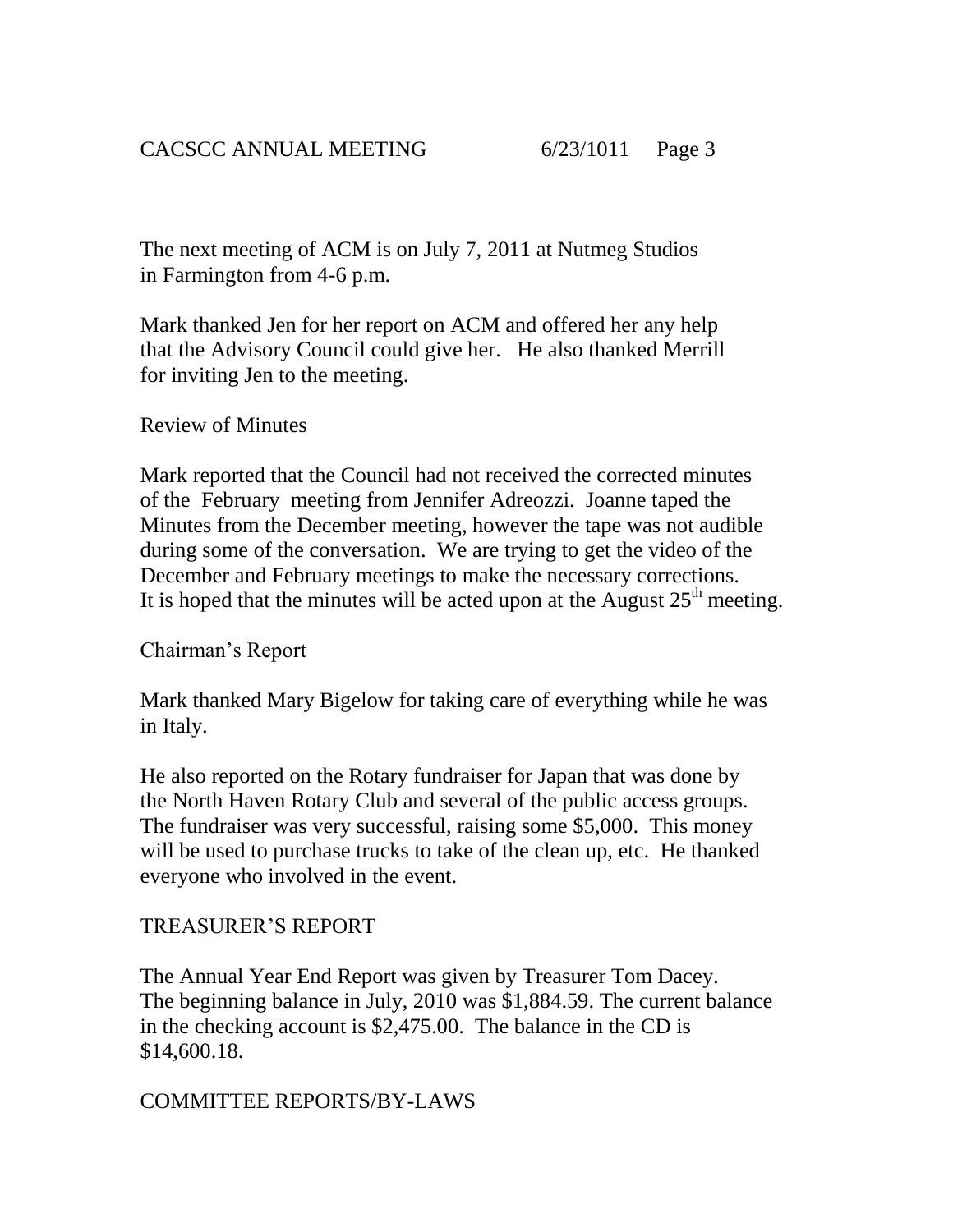A brief discussion was held with regards to the by-laws. It was decided to table them at the present time. A motion to table the By-laws was made by Joanne, seconded by Tom and passed unanimously.

# OLD BUSINESS

# Insurance Policy

Mark explained what had happened with the insurance policy when new officers were elected. There was a mix-up with regard to the policy. It was very confusing, Mark said. Therefore, we have switched our coverage to Mayberry Insurance Co. The carrier is the same but we have a new agent. The policy is paid in full and North Haven and Branford have joined with us.

David Weinberg, an attorney from Guilford, questioned the advertising liability and if we are covered for this. Mark said he would call the agent and get back to him.

## Website

Mark reviewed the 3 responses from those interested in doing our new website. After reviewing the 3, the members agreed that Rob Proto should be awarded the contract. Following the discussion, a motion was made by Joanne, seconded by J.T. Tenzar and Peter Hugret to hire Rob Proto. The Motion was passed with Mark and Mary abstaining.

The domain name was also discussed. After discussion, it was decided to go with CACSCC.org if it is available.

# DPUC REPORTS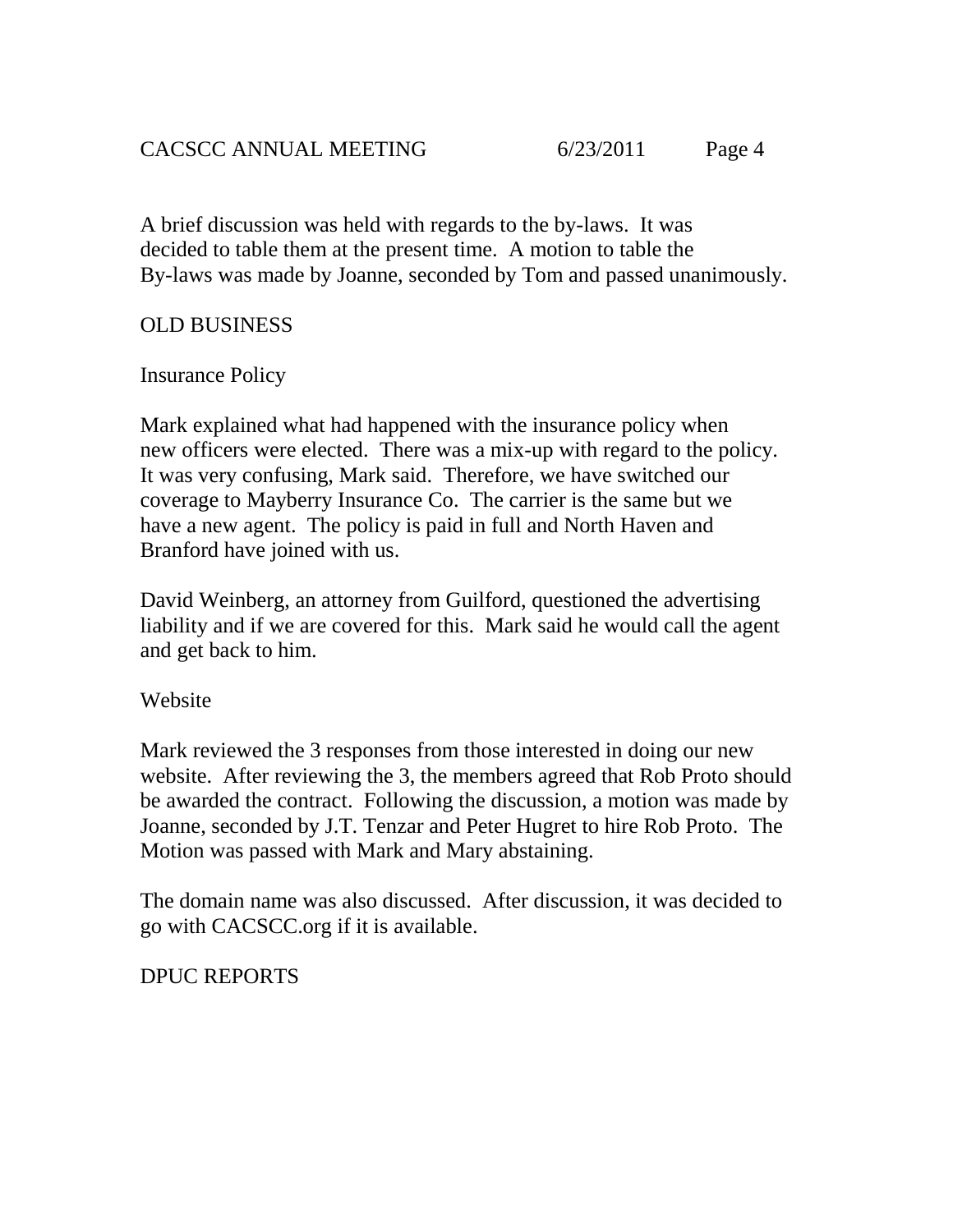CACSCC ANNUAL MEETING 6/23/2911 PAGE 5

NEW BUSINESS

Merrill reported on the nominating committee's results.

She nominated the following: Mark Minotti, Chairman; Mary Bigelow, Vice-Chairman; Joanne Wentworth, Secretary and Tom Dacey, Treasurer. On a motion by Merrill, seconded by Joel Parker the motion was passed unanimously.

The following dates were set for the 2011-2012 year.

August 25, 2011 Branford October 27, 2011 North Branford December 15, 2011 North Haven February 22, 2011 East Haven April 26, 2011 Guilford June 28, 2011 Branford

TOWN REPORTS

There were no town reports.

PUBLIC COMMENTS

There were no public comments.

## EXECUTIVE SESSION

Joanne moved to go into executive session to discuss personnel. The motion was seconded by Mary and passed unanimously. The executive committee met briefly to discuss the matter and returned to open session to discuss the outcome.

Mark reported that the committee decided to send a letter to